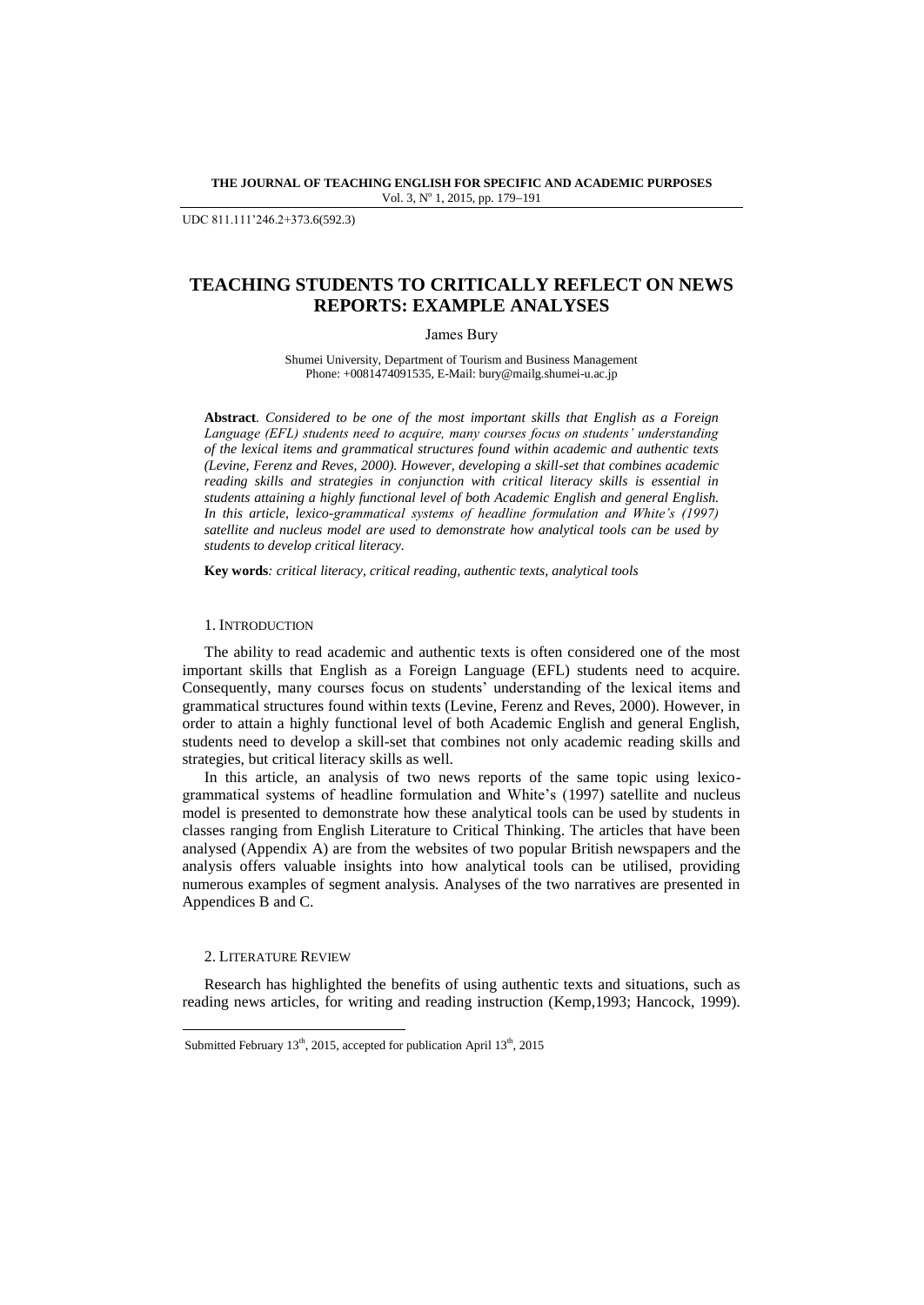The use of authentic texts can create a context in which learners gain autonomy and become empowered to read beyond the language learning classroom, contributing to the acquisition and implementation of critical reading skills (Trites, 1998).

The development of literacy and reading skills in authentic-like situations is particularly important for EFL students as they can often find the transition from reading in traditional classes to reading under authentic circumstances difficult (Levine, Ferenz and Reves, 2000). In conventional reading classrooms, students have the benefit of their instructors' guidance and course materials are often introduced using a graded, developmental approach where texts increase in complexity as the course progresses. However, when students are required to read authentic texts independently, they may not have access to guidance when a reading problem occurs. Thus, developing students" capabilities to read authentic texts is an important step towards functional level English reading.

The reading of news reports in the classroom exposes students to authentic texts while still providing them with the security of the classroom. This offers students the opportunity to read authentic texts independently as well as work under the guidance of a teacher when the need arises. The simulation of reading conditions outside the classroom can help ease students" transitions from learned reading skills to authentic reading skills, thus raising motivation (Levine, Ferenz and Reves, 2000; Guariento and Morley, 2001).

While developing academic reading skills and strategies helps students become functional and competent users of both Academic English and general English (Skehan, 1998; Schuetze, 2010), it is imperative for their future autonomy that they also learn critical literacy skills as the ability to read critically is widely regarded as one of the essential skills that should be gained through university education (Wilson et al., 2004). A common assumption is that students are able to develop critical reading skills simply by following general university courses without active intervention from their teachers or lecturers, but it has been claimed that students often read as passive consumers of information (Wilson, 1999), and do not engage in critical reading unless motivated to do so.

Palinsar and David (1991) define critical literacy skills as the ability to clarify the purpose of a text, to make use of relevant background knowledge, to focus on major content, to evaluate the reliability of content, and to draw and test inferences. According to Bakhtin"s (1994) metaphor of voice, critical readers engage in an active process in which they filter texts through the lens of their own individual experience, relate texts to other sources, think of examples to corroborate or challenge texts, and extend or elaborate on the ideas presented in texts. Furthermore, they look for bias, poorly developed logic and hidden assumptions (Wallace, 1995). Developing these skills and the ability to reflect on texts and read critically is an important stage in a learner"s development and helps students engage with texts and avoid biased representations.

# 3. ANALYTICAL TOOLS

The headline and lead of a news article typically summarize the text's key elements and outline the central parts of the report (Sperber and Wilson, 1986; Dor, 2003). They also act as the text"s abstract and are given textual prominence through their initial position and the use of large and emboldened font (Bell, 1991; Toolan, 2001). It is therefore important to initially focus on them during an evaluation.

There are various ways in which the evaluative stance taken in headlines might be compared, most of which are lexico-grammatical systems, including: Transitivity,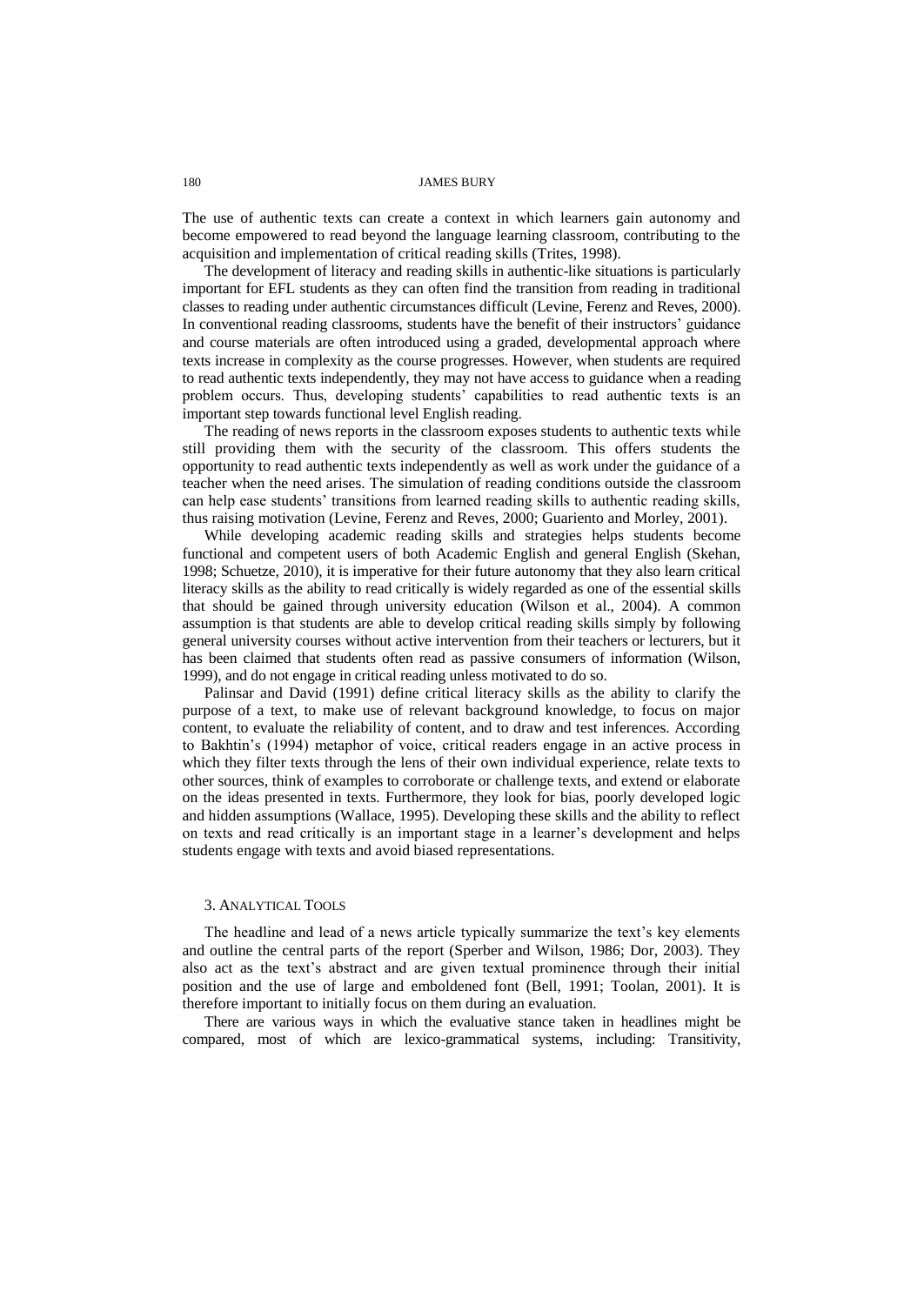Passivisation, Nominalization, Modality and Evaluation, Namings and Descriptions, Collocational incongruity, Metaphor, Presentation of speech and Presupposition (Fairclough, 1995). The headlines of the two reports presented in this article are very different in their semantic prosody and effect, leading to interesting critical discourse analysis possibilities.

News reports in English are characteristically centred on the opening sentence and lead (van Dijk, 1988). White (1997) states that the body of the text rarely follows a straightforward temporal account of the events being reported, instead being structured in segments more to do with importance relative to the lead and headline than chronology, describing them as satellites orbiting a nucleus. The lead-dominated and orbitallyorganised structure also contributes to an impersonal effect, suggesting impartiality and objectivity (Toolan, 2001). White (1997) identifies six distinct satellite functions:

Elaboration – a retelling or more detailed description of the headline/lead.

Cause-and-Effect – the reasons for, or consequences of, the headline/lead.

Concession – material represented as contrary to the headline/lead.

Justification – evidence or support for contentious claims made in the lead.

Contextualisation – placing the headline/lead in a temporal, spatial or social context. Appraisal – evaluation or commentary, typically by an external expert or eyewitness.

The sequencing of satellites in relation to the nucleus allows for the potential reordering of segments, so that reversing two eyewitness reports or changing the position of an appraisal in relation to other points in the text would be possible without negatively affecting coherence. In contemporary news reporting, retellings and repetitive amplification are important as they often reveal the sources of information and help clarify events. However, reformulation can lead to misrepresentation (Toolan, 2001).

It has been suggested that the re-sequencing of satellites within a text can naturalise and depict one ideology as most rational, and that authors of news articles cannot be attributed with the same omniscience as fictional narrators (Hoey, 2001). Thus, neutrality can be affected and the ideologies and presentations of texts in the news can become skewed and used to support, promote or discredit certain positions.

Critical discourse research on "representation" has examined the manner in which news reports interact in complex ways with their social and ideological contexts, and while narrative text can be decontextualised from its immediate situation, this is not true for the broader cultural framework. It is therefore inevitable that positions presented in news articles have some effect on readers and, consequently, have real world consequences. Trew (1979) states that mainstream newspapers typically report a version of a story which corresponds to the dominant ideology that operates within its internal structure. Therefore, enabling students to read critically and recognise situations where authors are presenting possibly distorted positions is essential in helping them avoid biased representations.

## 4. ANALYSIS OF THE ARTICLES

#### *Headlines*

One major difference and point of analysis between the headlines is the use of Namings. Article 1, from www.guardian.co.uk, uses full names and makes direct reference to Gurkhas, placing them and their situation as the main focus of the text. Article 2, from www.independent.co.uk, only uses surnames and does not mention Mr. Woolas, instead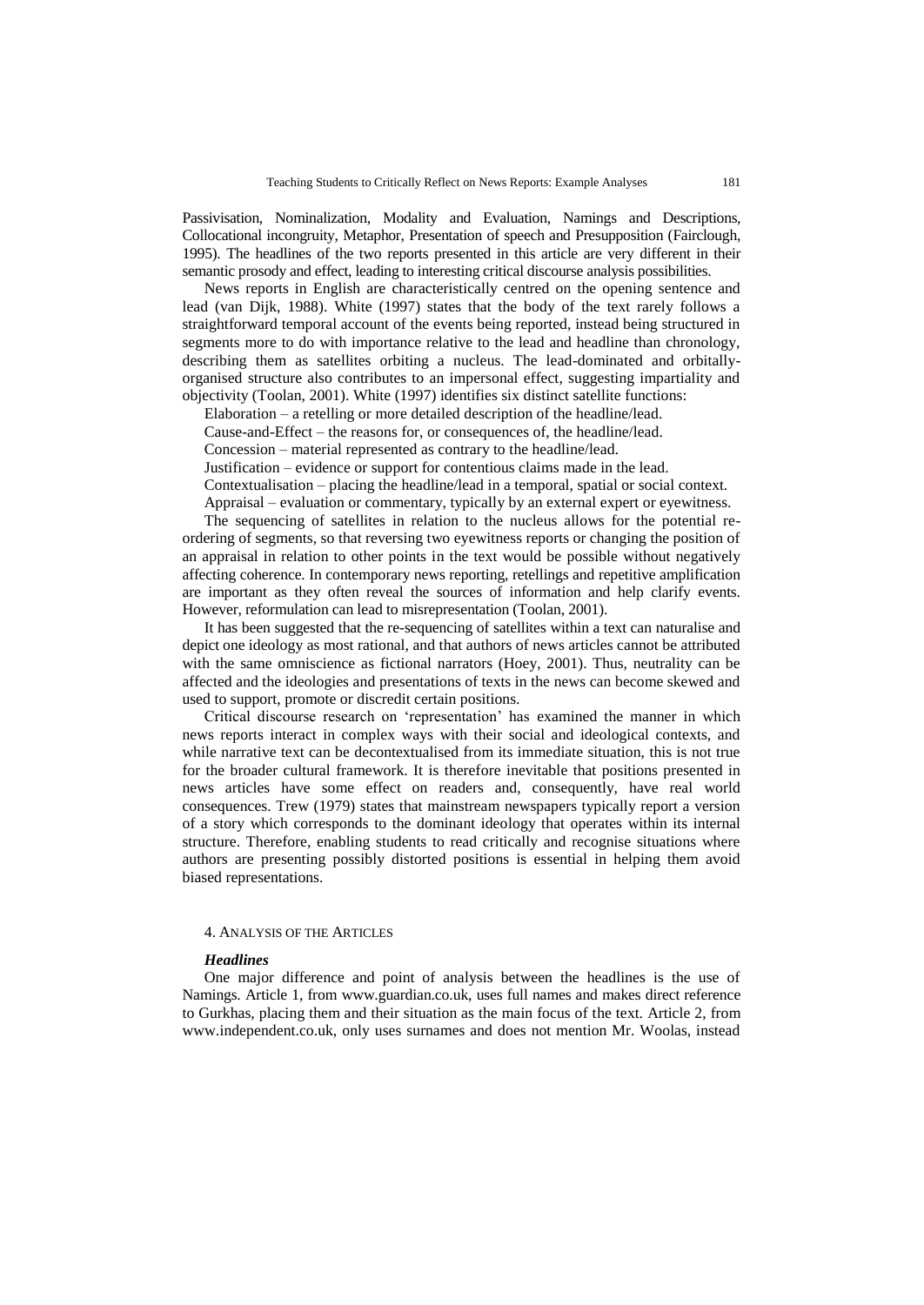opting to focus on [Gordon] Brown. The inclusion of Mr. Brown and not Mr. Woolas could be seen as bringing the Headline and article greater importance, as Mr. Brown held a higher position at the time the article was published. By not mentioning the Gurkhas, but opting to include Mr. Brown in the Headline, Article 2 is deflecting the attention away from the underlying situation of the Gurkhas and making the Headline more politically motivated.

Another major difference is the use of connotations and metaphor as the two articles approach the topic from different viewpoints. Stating that "Joanna Lumley confronts Phil Woolas", Article 1 locates the two in opposition and conflict. While this may be the case to begin with, the article gradually explains that, as the meeting continued the confrontation was resolved and Ms. Lumley left feeling "reassured". The peaceful conclusion of the meeting may have been omitted from the headline to make the narrative appear more exciting than a more moderate headline, therefore enticing more people to read it. Whereas Article 1 may have a dramatic headline compared to the content of the text, Article 2 has an even more extreme headline with the use of the evocative expression "Chaos reigns" and the apparently derisory use of "merry dance". From the contents of the article, the use of this term is misleading as Ms. Lumley neither deceived Mr. Brown nor confused him with her behaviour. Furthermore, the mention of Mr. Brown in the headline would lead the reader to believe that he would play a major role in the story, but in fact he is only mentioned in four of the 19 segments.

## *Structure*

Despite covering the same story the two analysed articles have very different structures. Article 1 has a mixed order of satellites in terms of function with the sequence [H, L, E, C, C, C, E, C, C, E, E, E, A, E, A, A, A, C, A, CE, CE, A, A, A, A, A, A, A, A] (where  $H =$  Headline,  $L =$  Lead,  $E =$  Elaboration,  $C =$  Contextualisation,  $CE =$  Cause and Effect and A = Appraisal). Article 2 follows the structure [H, L, E, E, E, E, E, E, E, C, C, C, A, A, A, A, A (C), A, A, A]. The variance in length, the mixed structure of segments in Article 1, and the grouping of segment functions together in Article 2 are immediately evident when comparing the two articles. The structure for Article 1 supports the hypothesis that satellites can be rearranged without causing incoherence, but the structure of Article 2 is much more formulaic with clearly defined boundaries between segment function stages. Both articles conclude with Appraisal sections and begin with an elaboration after the Lead, but this section in Article 1 is far shorter than in Article 2, possibly indicating a greater frequency of reporting in previous editions.

Segment 17 of Article 2 has been classified as A (C) as it is an Appraisal comment made by Mr. Woolas, but has important contextualising information about 100 related cases from earlier that week. Unlike White's (1997) model, which does not make allowances for cases where a single segment can have multiple functions, this example demonstrates that a number of possible function combinations are possible. Further examples include Segment 8 of Article 2, which could be described as Appraisal as Ms. Lumley makes comments regarding personal feeling, or Contextualisation as the meaning behind the letters is addressed and explained by Mr. Woolas; Segment 20 of Article 2, which has been classified as Appraisal, but could alternatively be regarded as Cause and Effect as some veterans are dying from treatable diseases as a result of not being granted permission to live in the UK; and Segment 11 of Article 1, which could be classified as both Elaboration and Appraisal. From the two articles analysed the most commonly ambiguous function is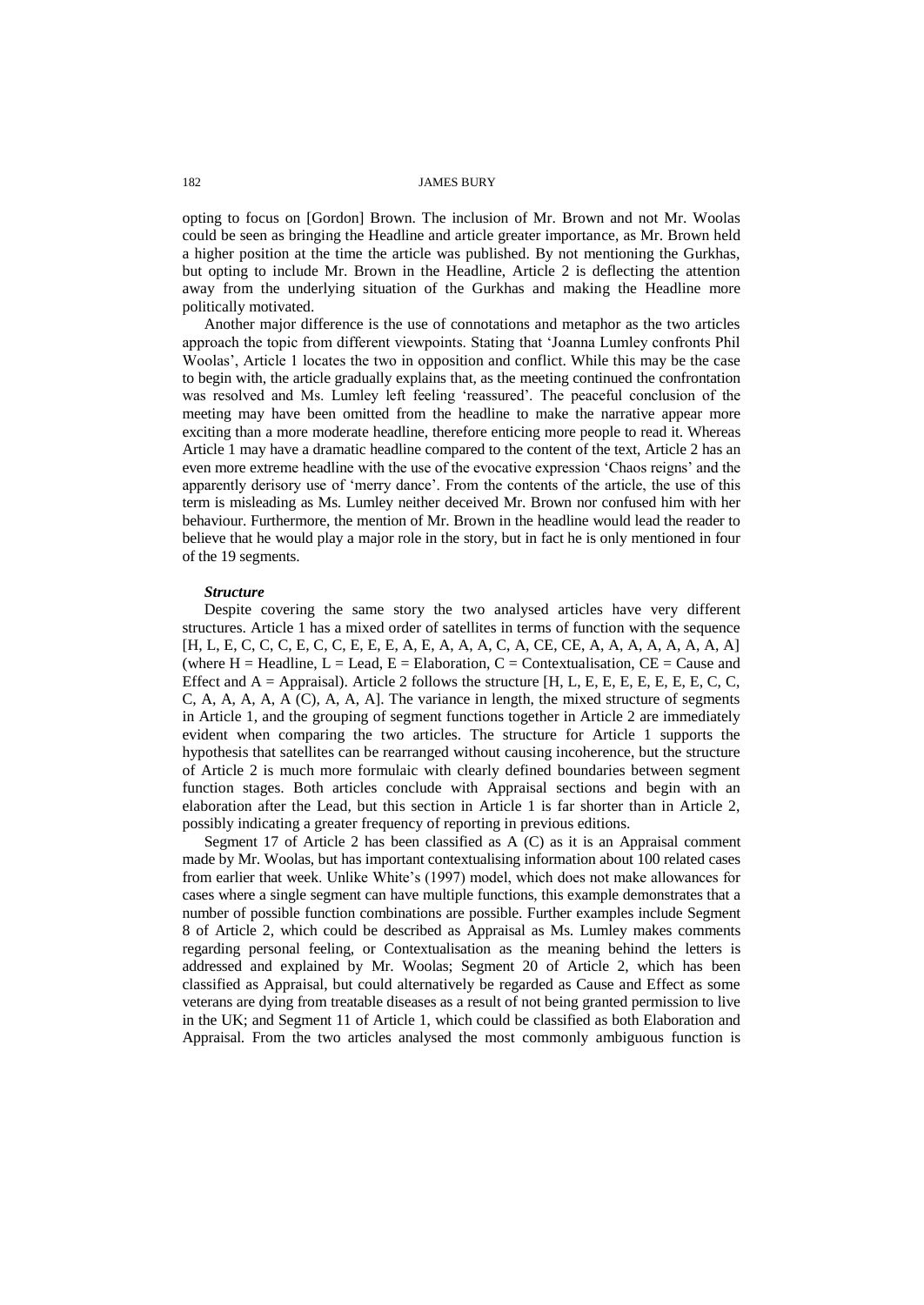Appraisal as people often give reasons for their opinions and commentary, which could then be further classified as any of the other functions.

Limiting segments to a single function can oversimplify longer, more complex segments of articles and leaves the possibility of disputable classifications within analyses. One possible solution would be to give segments dual or multiple functions, as in Segment 17 of Article 2. While this would be more time-consuming and could lead to longer, more convoluted analyses of texts, it would allow for more detailed examinations to be undertaken.

By using the notation A (C) for Segment 17 of Article 2, it has been demonstrated that the Contextualisation is embedded within an Appraisal, and this may be an appropriate approach for other segments. For example, Segment 5 in Article 1, where an Appraisal of government communication made by Ms. Lumley is embedded within a segment of Contextualisation about Mr. Brown not knowing about the letters, could be allocated the notation of C (A), where the parentheses demonstrate one function being embedded within another.

There are also segments that could be classified as either Elaboration or Contextualisation, but not given dual functionality. For example, Segment 9 of Article 1 could be classified as Contextualisation, placing the Headline in a temporal context, but the segment also elaborates on the setting and gives further details of the Headline "confrontation". Temporal Contextualisation can usually be distinguished from Elaboration by time markers, but where a segment spans a period of time from before the Headline occurrence to the actual event, the distinction becomes more difficult to define. It can also be problematic distinguishing between *social* Contextualisation and Appraisal as it is often accompanied by opinion or commentary.

In terms of the amount of narrative space filled by the different satellite functions, excluding the Headline and Lead, the Appraisal section in both articles is the largest. In Article 1, Appraisal accounts for 46.15% of the narrative space, Elaboration and Contextualisation account for 23.08% each, followed by Cause and Effect (7.69%). In Article 2, Appraisal accounts for 44.45%, Elaboration for 38.89% and Contextualisation 16.67%.

Analysis has shown that the most common satellite function in both articles is Appraisal, and further analysis of the Appraisal segments leads to interesting insights into the ideological stance and viewpoint of the author, and the organisation in which they were published. In Article 1, there are 12 segments of Appraisal, one of which has two opinions. Four opinions or comments are from Ms. Lumley, three from Mr. Woolas, two from Mr. Huhne, one from the Home Office, one from Mr. Cameron, one from the Gurhkas' lawyers and a commentary from the author. The three segments from Mr. Huhne and Mr. Cameron are interesting inclusions as they were from political opponents of the government at the time and do not appear to be directly concerned with the topic of the Gurhkas' cases, but more with poor communication within the government, hence functioning more as political manoeuvring than constructive movement towards a satisfactory conclusion of the case described in the articles.

The segment preceding the comments from Mr. Huhne and Mr. Cameron is the author"s commentary about the issue being an embarrassment for the government, which acts as a precursor to the conclusion of the article. The two segments from Mr. Woolas seem to convey different reactions, as segment 15 appears defensive, but segment 18 conciliatory. The only contradictory segment is 23, where two opinions are expressed, with Ms. Lumley claiming that she was reassured, but the Gurhkas" lawyer contesting Mr. Woolas" claim that it would be "bad politics and irresponsible to simply wave them in".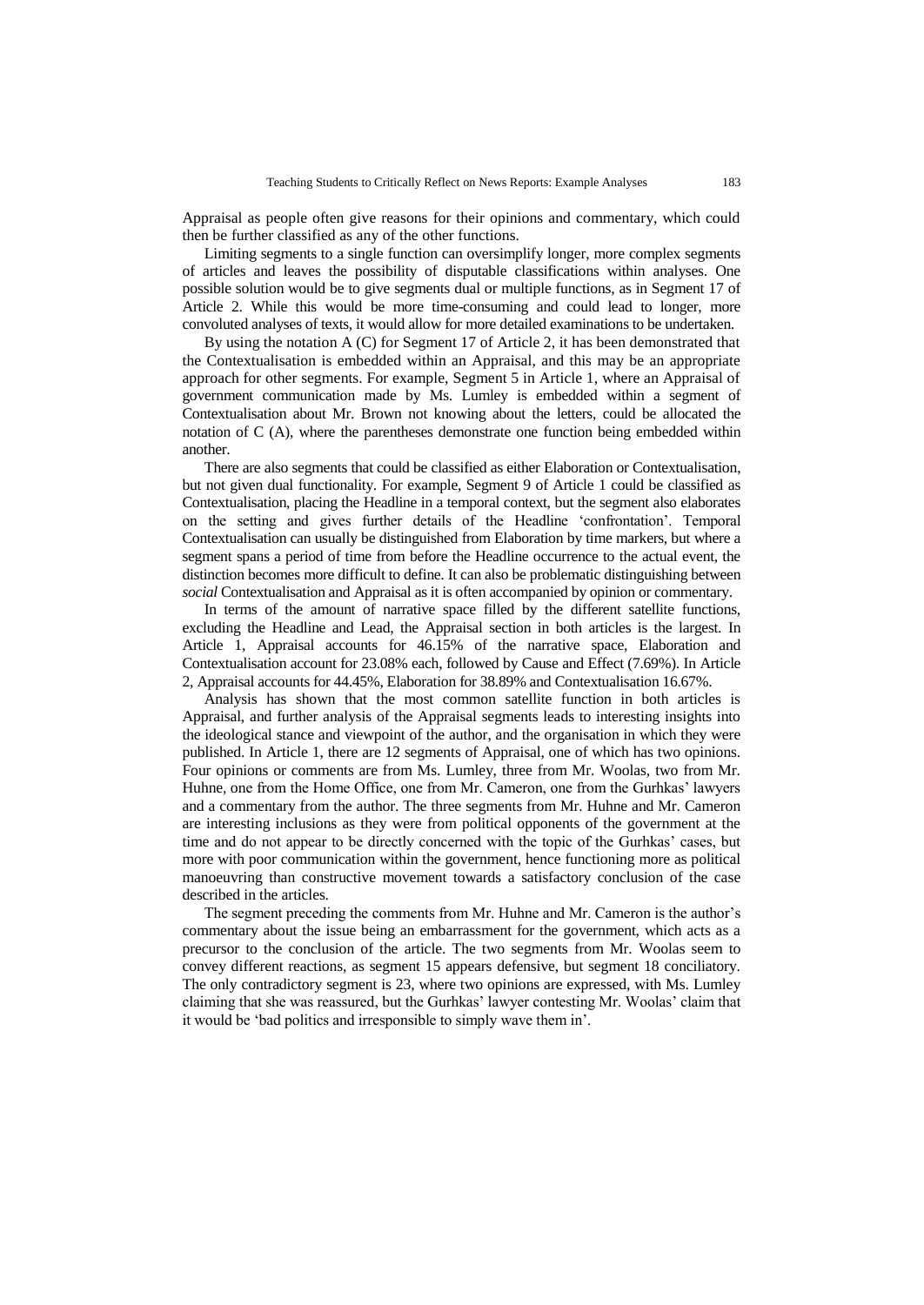Article 2 has eight segments of Appraisal, four of which are from Ms. Lumley, three from the Gurhkas" solicitor, and one from Mr. Woolas. The high proportion of Appraisal space given to Ms. Lumley reflects her inclusion in the Headline, but there is no Appraisal from Mr. Brown or any representative of him other than the one segment from Mr. Woolas. The three segments from the Gurkhas' solicitor give the article an apparently firmer grounding in the underlying situation of the Gurhkas than Article 1, and the naming of the Gurhkas" solicitor, David Enright, could show support through greater personalisation. It is interesting to note the greater number of segments of Appraisal from political sources in Article 1, despite the less overtly political Headline.

The two articles analysed in this paper are available online and therefore have a potentially global readership, but the websites are from British newspapers and the stories related to a British topic matter. Therefore, extensive contextualisation may have been unnecessary as the intended readership were possibly already aware of the story. This story was also part of an on-going campaign, being publicly headed by a well known actress, Joanna Lumley, which would have increased public awareness, diminishing the need for contextualisation. Thus, extensive contextualisation may have been excluded in order to avoid repetition and a focus on commentary and opinions adopted. It can therefore be posited that as the amount of exposure a news story increases, less Contextualisation is needed and, consequently, more Elaboration and Appraisal can be found. This is apparent in the two analysed articles.

#### 5. DISCUSSION

News stories have a structure profoundly unlike that of other narratives and reports posted online are inevitably unique in structure, content and reading experience, with hypertext possibilities and embedded hotlinks. By analysing the various segments in a text using White"s (1997) satellite and nucleus model, students can gain a greater understanding of its nuances and underlying ideologies. However, while White's (1997) model only allocates each segment one classification, it can be argued that satellites can have dual or multiple functions. This is a point that students should be made aware of not only when reading and analysing texts, but also when writing their own essays that could be evaluated and interpreted in different ways by different examiners.

The most commonly ambiguous function found in the analysed reports was Appraisal, so it should be highlighted that students should approach these segments with trepidation. This is especially pertinent as Appraisal constitutes the largest portions of both texts.

As these articles were published online, the structure may be less repetitive in nature than traditional newspaper articles due to the attached and embedded hotlinks. Furthermore, on websites there is also the chance for external Appraisal from readers after the publication of an article via comments sections. While these external comments and opinions can be controversial, they can also be manipulated in order to support or represent the ideological beliefs of the author or newspaper/website as the website administrators can reserve the right to remove or delete comments, giving them the opportunity to present mainly supportive comments. Furthermore, Kareklas et al. (2015) found that commenters' reactions to presented claims directly influence readers" attitudes and behaviour. Therefore, students should be aware of the importance of recognising the sources of Appraisal comments and opinions and how their positions could affect the points being put forward.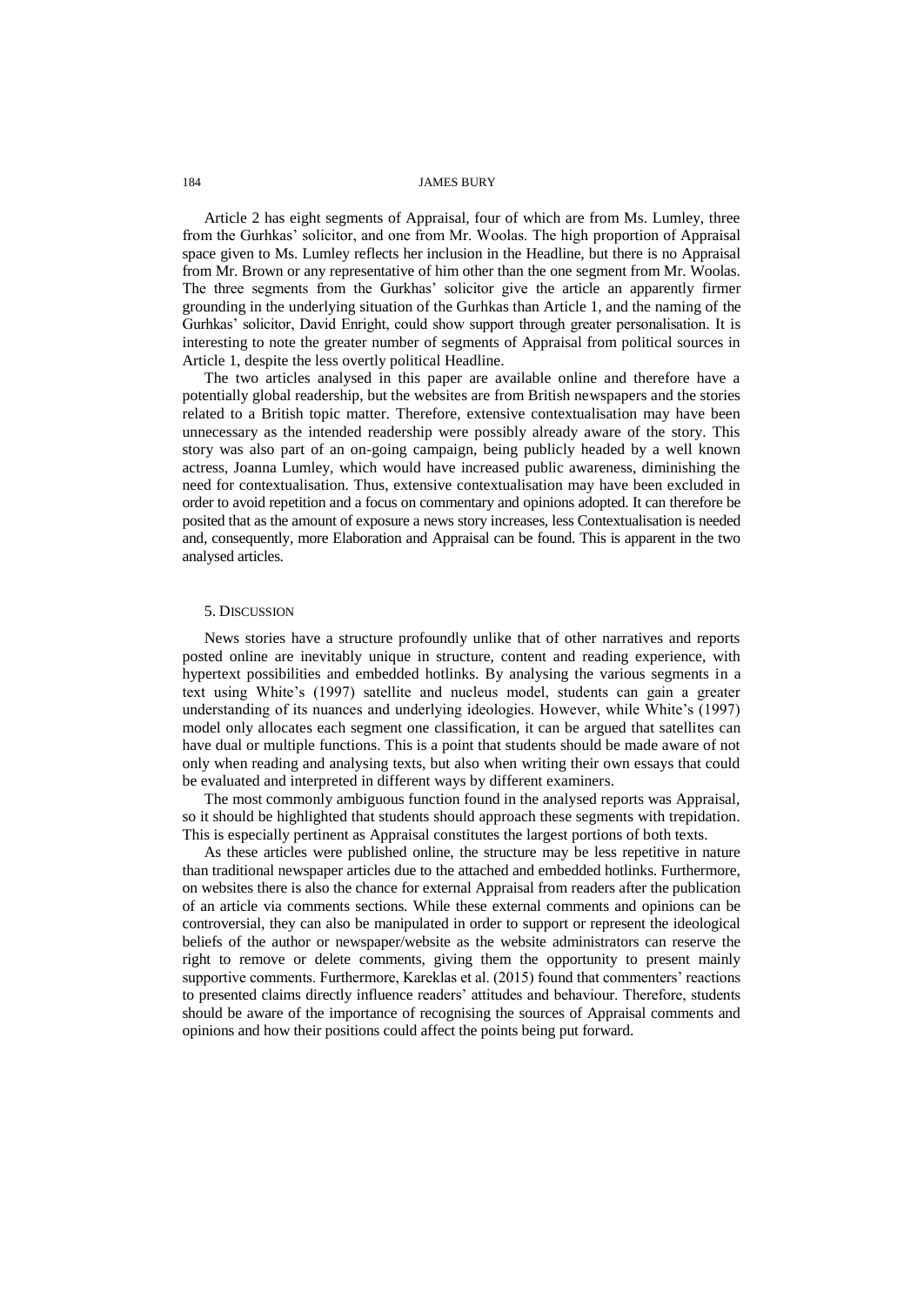The length of time in the limelight and placing of an article on the internet can also affect its structure. Due to increased public awareness and attached or embedded hotlinks, less Contextualisation may be needed than in an article in a newspaper and Appraisal and Elaboration are given greater prominence. The finding that Contextualisation only accounts for 23.08% and 16.67% of the two texts indicates that students should be encouraged to conduct further background reading in order to gain a better understanding of the news being reported, avoiding just relying on one source of information on which to base their opinions.

## 6. CONCLUSION

Teaching students the importance of critical reading and developing their critical literacy skills can greatly increase their chances of recognising skewed or biased representations. However, using just one analytical tool does not provide enough evidence to ensure that students will be able to identify unrepresentative reporting.

Therefore, encouraging students to use a combination of tools and strategies is imperative. By doing so, educators will be able to improve their students" abilities to function at higher and more academic levels.

#### **REFERENCES**

- Bakhtin, M.M. ""Discourse in the Novel"". In *The dialogic imagination: Four essays*  edited by Holquist, M., 285-422. London: University of Texas Press. 1994.
- Bell, A. *The Language of News Media.* Oxford: Blackwell. 1991.
- Dor, D. "On newspaper headlines as relevance optimizers", *Journal of Pragmatics* 35 (1):695–721. 2003.
- Fairclough, N. *Critical Discourse Analysis: The Critical Study of Language.* London: Longman. 1995.
- Guariento, W. and Morley, J. "Text and task authenticity in the EFL classroom". *ELT Journa,l* 55 (4):347-353. 2001.
- Hancock, J. (Ed.) *Teaching literacy using information technology: A collection of articles from the Australian Literacy Educator's Association*. Newark, DE: International Reading Association. 1999.
- Hoey, M. *Textual interaction: An Introduction to Discourse Analysis*. London: Routledge. 2001.
- Kemp, F. ""The origins of ENFI, network theory, and computer-based collaborative writing instruction at the University of Texas"". In *Network-based classrooms* edited by Bertram, B., Peyton, J., and Batson, T., 161-80. Cambridge: Cambridge University Press. 1993.
- Lankshear, C., Snyder, I. and Green, B. *Teachers and Technoliteracy: Managing Literacy, Technology and Learning in Schools*. St Leonards, NSW: Allen and Unwin. 2000.
- Levine, A., Ferenz, O. and Reves, T. ""EFL Academic Reading and Modern Technology: How Can We Turn Our Students into Independent Critical Readers?"", *TESL-EJ*, 4 (4). 2000. Available at: http://www.tesl-ej.org/wordpress/issues/volume4/ej16/ej16a1/
- Palincsar, A. and David, Y. "Promoting literacy through classroom dialogue". In *Literacy for a diverse society: Perspectives, practices, and policies,* edited by Hiebert E., 122-140. NY: Teachers College Press. 1991.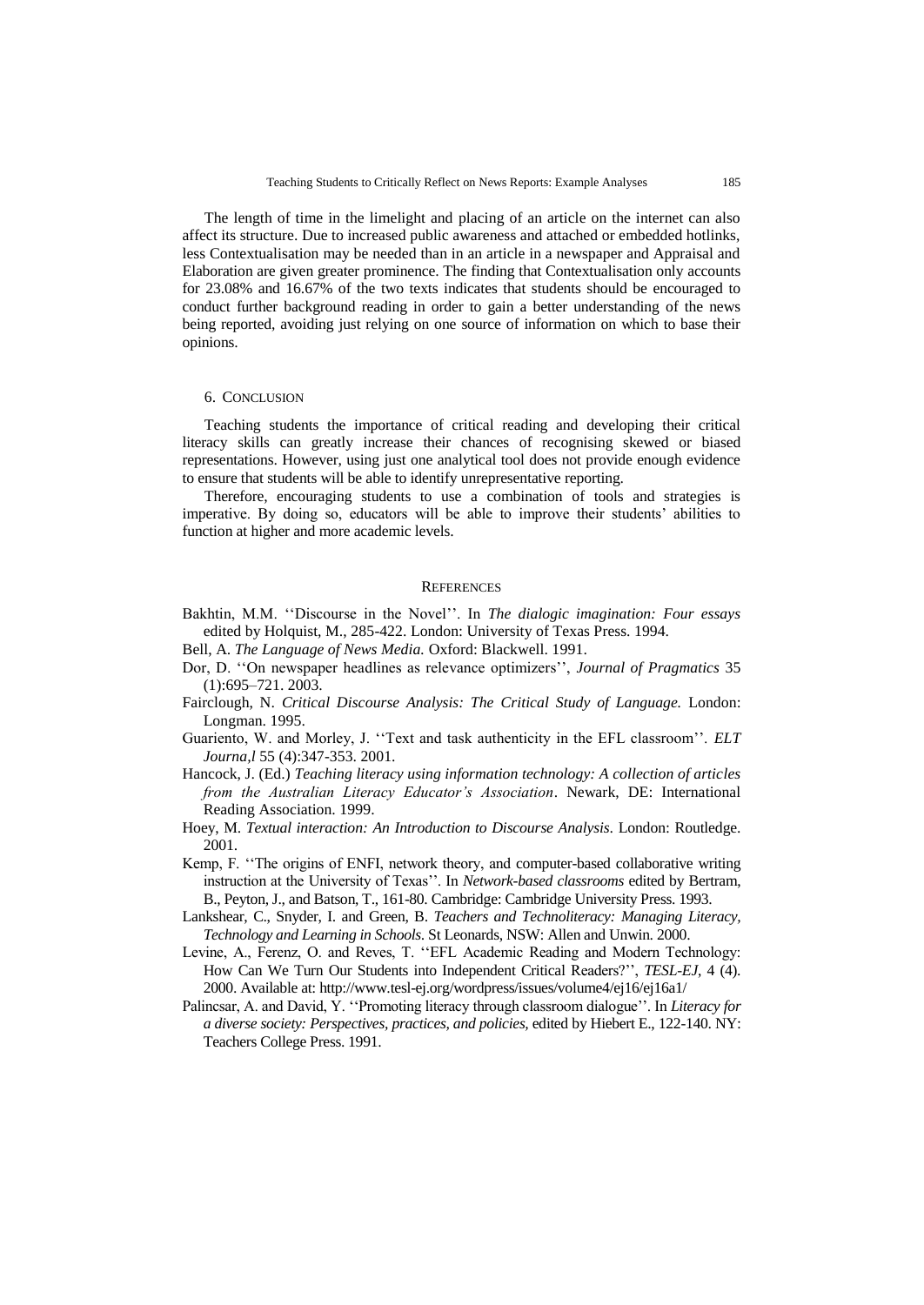- Scheutze, U. "Spiral Learning: An Introductory Course on Reading Lote Online." *Journal of Language Design* 4 (1):24-31. 2010.
- Skehan, P. *The cognitive approach to language learning*. Oxford: Oxford University Press, 1998.
- Sperber, D. and Wilson, D. *Relevance: Commniation and Cognition.* Oxford: Blackwell. 1986.

Toolan, M. *Narrative: A critical linguistic introduction.* London: Routledge. 2001.

- Trew, T, ""Theory and ideology at work"". In *Language and Control* edited by Fowler, R., Hodge, R., Kress, G. and Trew, T. London: Routledge & Keegan Paul. 1979.
- Trites, L. Hypertext and critical literacy. TESOL Convention. 1998.
- van Dijk, T. A. News as Discourse. New Jersey: Lawrence Erlbaum Associates, Publishers. 1988.
- Wallace, C. "Reading with a Suspicious Eye: Critical Reading in the Foreign Language Classroom"". In *Principle and Practice in Applied Linguistics: Studies in Honour of Henry Widdowson* edited by Cook, G. and Seidlhofer, B. Oxford: Oxford University Press. 1995.
- White, P. R. "Death, disruption and the moral order: The narrative impulse in mass "hard news" reporting". In *Genres and Institutions: Social processes in the workplace and school* edited by Christie, F. and Martin J. R., 101-133. London: Cassell. 1997.
- Wilson, K., Devereux, L., Machen-Horarik, M. and Trimingham-Jack, C. ""Reading readings: How students learn to (dis)engage with critical reading"". In *Transforming Knowledge into Wisdom: Holistic Approaches to Teaching and Learning* edited by Sheehy, F. and Stauble, B., *Proceedings of the 2004 Annual International Conference of HERDSA,* 4-7 July, Miri, Sarawak, (341-348), Milperra NSW: Higher Education Research and Development Society of Australasia. 2004.
- Wilson, T. D. ""Models in information behaviour research"". *Journal of Documentation*, 55 (3):249-270. 1999.

# APPENDIX 1 – THE ARTICLES

#### *Joanna Lumley confronts Phil Woolas over Gurkhas (Article 1)*

Patrick Wintour, Political Editor, guardian.co.uk, *Thursday 7th* May 2009.

The government's policy towards the Gurkhas descended into a potentially hugely expensive shambles yesterday after the actor Joanna Lumley extracted fresh concessions in an extraordinary live television confrontation with the home office minister Phil Woolas.

The actor, who has been a powerful champion for the Gurkhas as they have fought through the courts and parliament, exploited Home Office heavy-handedness to demand assurances from a sheepish Woolas after five former Gurkhas received letters from the home office apparently telling them they did not qualify to settle in Britain.

The letters arrived only a day after Gordon Brown at prime minister's questions and in a private meeting with Lumley had promised their cases would be reviewed, and insisted he was taking personal charge of the issue.

Brown had not known about the letters and was only informed of their existence by Lumley who tartly spoke of "a gap in communications inside government", and her sense of personal shock.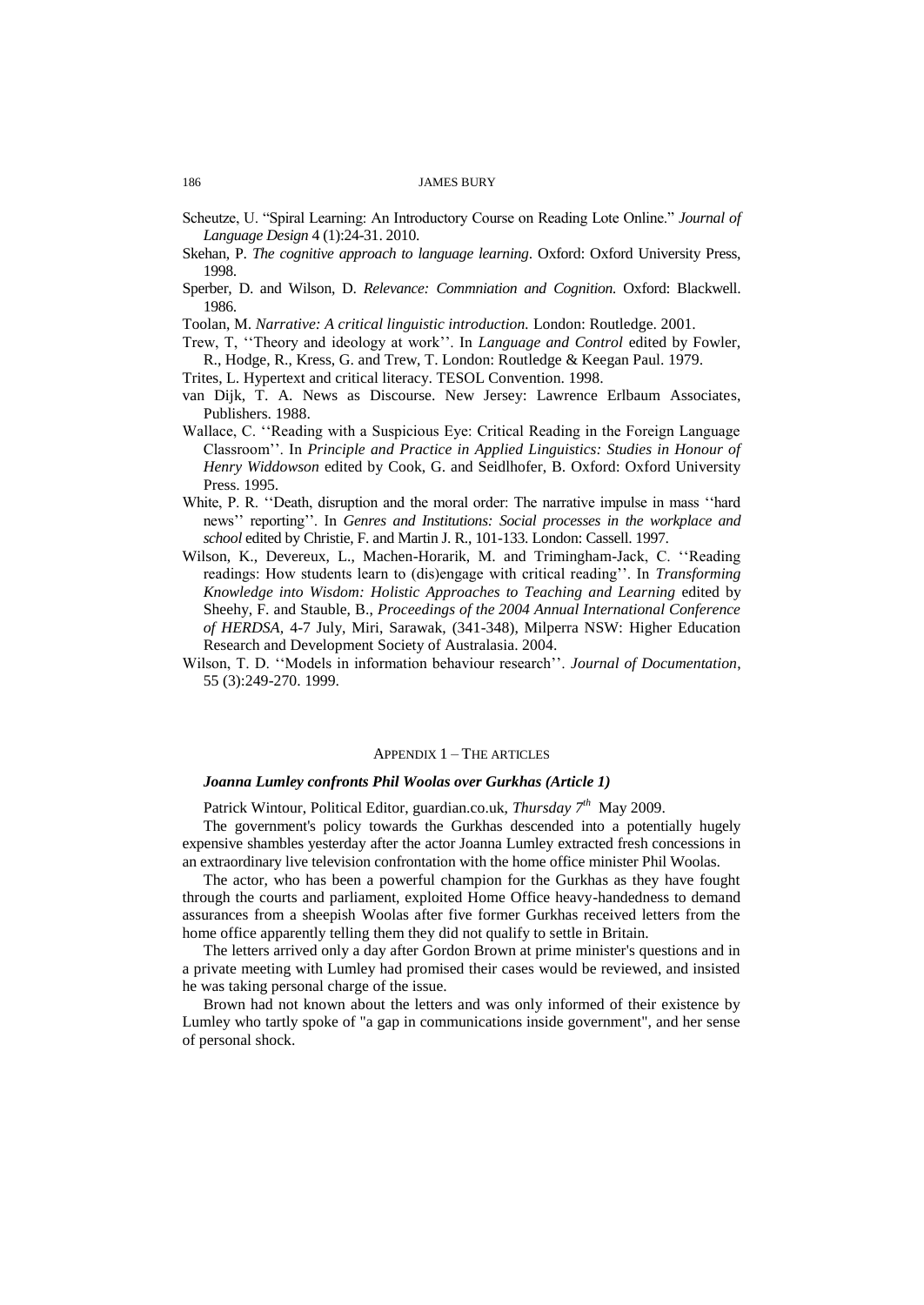Lumley disclosed she had been up at midnight sending a three-page personal letter to Brown, only to be told of the letters of rejection yesterday morning.

An angry Home Office hit back, privately accusing Lumley of being exploited by those campaigning on behalf of the Gurkhas, and insisting the letters to the five Gurkhas had clearly said their applications had only been rejected under previous criteria, but would be reviewed under new criteria that would be drawn up by the end of the month. Ministers had agreed to establish new criteria after an unprecedented Commons defeat last week.

Lumley sprung into action, calling a Westminster press conference yesterday afternoon after the five Gurkhas received apparent letters of rejection from the Borders and Immigration Agency.

Alerted to Lumley's decision to hold a press conference, Woolas raced to the TV studios across the road from parliament to send out a message of reassurance about the real meaning of the letters, only for Lumley to follow him and then agree to hold an impromptu meeting accompanied by cameras in the offices of the BBC, the first time the two protagonists had met.

Lumley told Woolas she was shocked at the letters and wanted assurances the Gurkhas, including some Falklands veterans, would not go through "this cartwheel of emotions".

The pair then agreed to hold a joint press conference at which a visibly squirming Woolas insisted the government was obliged by the terms of a court judgement to send the letters.

Home Office sources insisted the Gurkha's lawyers would have understood the letters' true meaning, adding "someone is playing childish games ... a slick political operation is running this".

But at the joint press conference the cornered minister was forced to nod in agreement as Lumley dictated that the Gurkha lawyers would help in drawing up the new guidelines, that the review would be completed by June, and the cases of the 1,500 outstanding Gurkha applicants would all be looked at "most sympathetically".

Lumley insisted: "There is so little to be reviewed, so little to be looked at, except all these men, all these applicants should be received with open arms."

Woolas countered: "This letter is not a letter of rejection. It is a letter explaining the legal process." He added it would be bad politics and irresponsible simply to wave them in.

The home office stressed that of the 1,500 outstanding cases, 100 had been waved through this week. Woolas added he thought the five cases in contention yesterday were also likely to be agreed.

Ministers are worried that they may set a precedent that would allow any overseas soldier who had fought for Britain entry along with their family.

Ministers say they can only construct the new criteria after they have completed the review of the 1,500 cases.

Lumley said: "I know we have been accused of being emotional but that is because I am an actress and a woman, and we are always being accused of being emotional of which I am rather proud. I think that unless you can take judgments of right and wrong like an automaton, you must have emotions because that is our only way of moral guidance."

Although Lumley left the confrontation saying she was once more reassured, the Gurkha lawyers took a harder line insisting it was ridiculous to suggest the floodgates would be opened.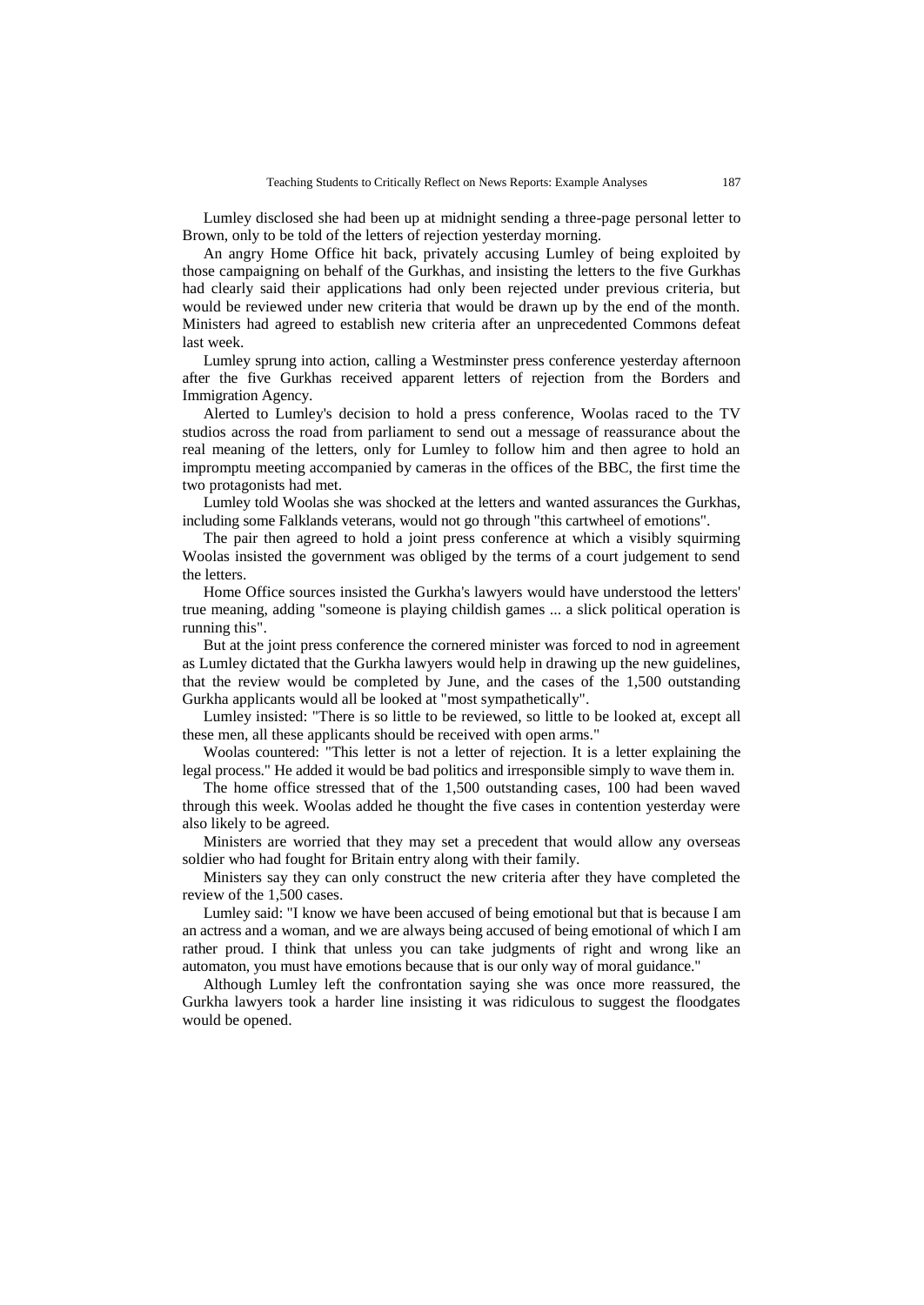For the government, an issue which has seen them embarrassed for most of a week shows no sign of going away. Tory leader David Cameron said the left hand of government did not know what the right hand was doing.

Liberal Democrat home affairs spokesman Chris Huhne said: "At worst this was a betrayal of the Gurkhas and at best a monumental shambles in government where one part didn't know what the other part was doing."

Huhne added: "It is amazing that the day after the prime minister says he is taking charge … decorated war heroes from the Falklands war have received letters saying they won't be allowed to stay."

# *Chaos reigns as Lumley leads Brown a merry dance (Article 2)*

Andrew Grice, Political Editor, www.independent.co.uk, *Friday 8th* May 2009.

Actress meets with immigration minister over "contradictory" letters.

The Government's response to the Gurkha veterans' campaign for residence rights in Britain descended into farce yesterday only 24 hours after Gordon Brown appeared to have defused the row.

The actress Joanna Lumley, who is heading the campaign, renewed hostilities with the Home Office after it sent out letters to four ex-Gurkhas, including two injured in the Falklands War, telling them they had lost their fight to live in Britain. Mr Brown and other ministers were unaware of the letters, which prompted claims of "betrayal" by the Gurkhas because the Prime Minister had reassured Ms Lumley in talks on Wednesday.

Phil Woolas, the immigration minister, held an emergency session with the actress in the BBC's Westminster studio in an attempt to calm her over the letters. There were then bizarre scenes as they held a joint press conference in a Westminster restaurant, with Ms Lumley trying to bounce an uncomfortable-looking Mr Woolas into concessions on live television.

Eventually Ms Lumley said she felt "reassured again" after Mr Woolas explained that the letters were not "letters of rejection". They were test cases in a High Court battle last month lost by the Gurkhas but have been overtaken by the Government's review of its policy after last week's Commons defeat on the issue.

The latest episode in the Gurkhas' saga was embarrassing for Mr Brown, who took charge of the matter after disputes between the Home Office, Ministry of Defence and Treasury were blamed for his first Commons defeat.

Ms Lumley revealed that Downing Street called her shortly before she was to hold a press conference yesterday to explain that it had just heard the letters had been sent. She delayed her event after watching Mr Woolas give a BBC interview, and then held impromptu talks with him. "It seems the Prime Minister did not know about this," she said. "I think he was very anxious. It was in contradiction to what he said yesterday." She said Downing Street was "not up to speed", adding: "There seems to be a gap in communications."

Mr Woolas insisted that immigration policy could not "be determined on a whim" but said more than 100 Gurkhas had won the right to live in Britain in the past week.

David Enright, a solicitor for the Gurkhas' campaign, said: "I am not reassured. We should not be waiting years and years." He said the veterans were older and dying from diseases such as pneumonia that would be treated easily in Britain.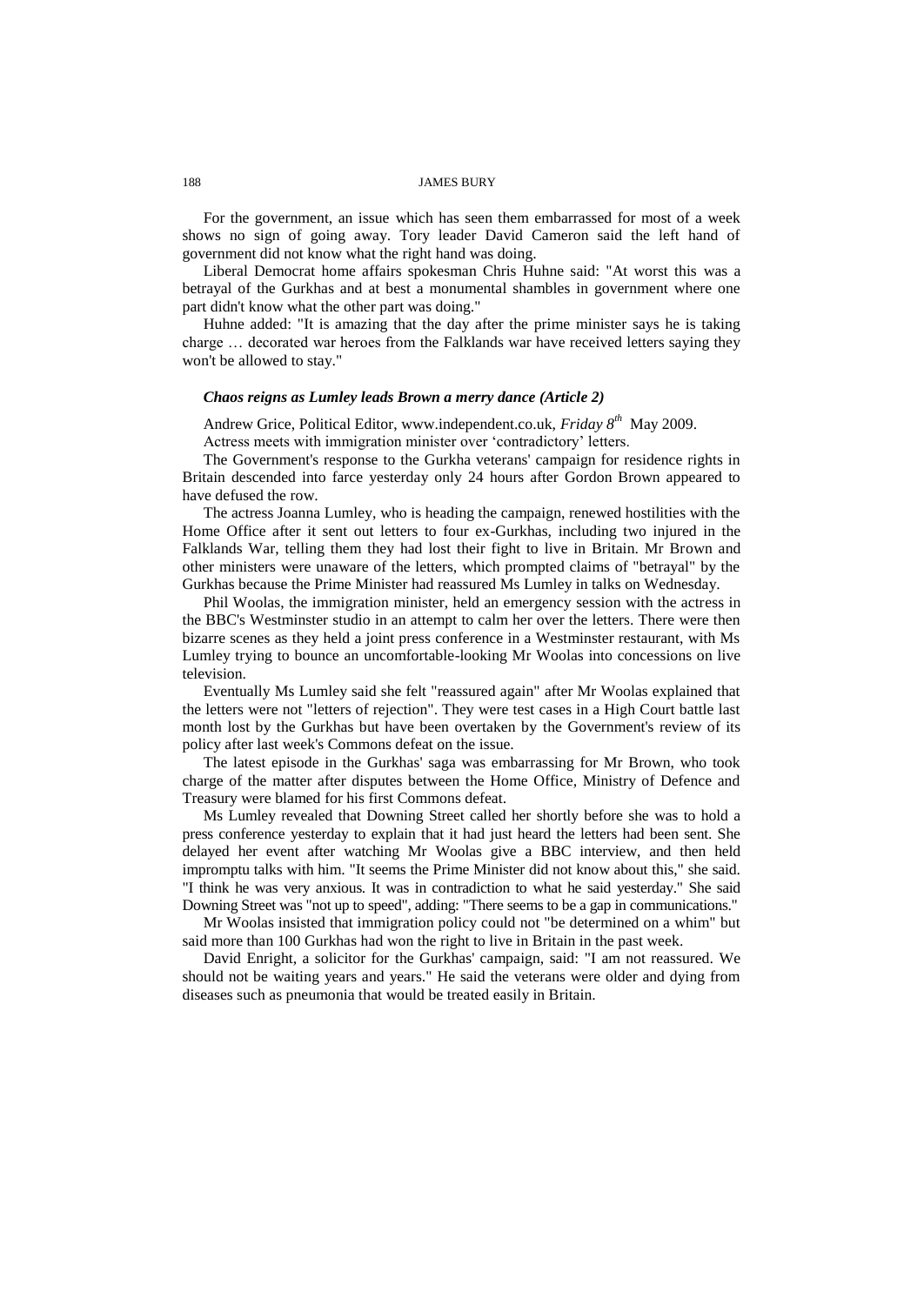#### APPENDIX 2

## ANALYSIS OF ARTICLE 1 BY PATRICK WINTOUR, GUARDIAN.CO.UK, *THURSDAY 7 TH MAY 2009*.

1. Joanna Lumley confronts Phil Woolas over Gurkhas (Headline)

2. The government's policy towards the Gurkhas descended into a potentially hugely expensive shambles yesterday after the actor Joanna Lumley extracted fresh concessions in an extraordinary live television confrontation with the home office minister Phil Woolas. (Lead)

3. The actor, who has been a powerful champion for the Gurkhas as they have fought through the courts and parliament, exploited Home Office heavy-handedness to demand assurances from a sheepish Woolas after five former Gurkhas received letters from the home office apparently telling them they did not qualify to settle in Britain. (Elaboration)

4. The letters arrived only a day after Gordon Brown at prime minister's questions and in a private meeting with Lumley had promised their cases would be reviewed, and insisted he was taking personal charge of the issue. (Contextualisation)

5. Brown had not known about the letters and was only informed of their existence by Lumley who tartly spoke of "a gap in communications inside government", and her sense of personal shock. (Contextualisation)

6. Lumley disclosed she had been up at midnight sending a three-page personal letter to Brown, only to be told of the letters of rejection yesterday morning. (Contextualisation)

7. An angry Home Office hit back, privately accusing Lumley of being exploited by those campaigning on behalf of the Gurkhas, and insisting the letters to the five Gurkhas had clearly said their applications had only been rejected under previous criteria, but would be reviewed under new criteria that would be drawn up by the end of the month. (Elaboration)

8. Ministers had agreed to establish new criteria after an unprecedented Commons defeat last week. (Contextualisation)

9. Lumley sprung into action, calling a Westminster press conference yesterday afternoon after the five Gurkhas received apparent letters of rejection from the Borders and Immigration Agency. (Contextualisation)

10. Alerted to Lumley's decision to hold a press conference, Woolas raced to the TV studios across the road from parliament to send out a message of reassurance about the real meaning of the letters, only for Lumley to follow him and then agree to hold an impromptu meeting accompanied by cameras in the offices of the BBC, the first time the two protagonists had met. (Elaboration)

11. Lumley told Woolas she was shocked at the letters and wanted assurances the Gurkhas, including some Falklands veterans, would not go through "this cartwheel of emotions". (Elaboration)

12. The pair then agreed to hold a joint press conference at which a visibly squirming Woolas insisted the government was obliged by the terms of a court judgement to send the letters. (Elaboration)

13. Home Office sources insisted the Gurkha's lawyers would have understood the letters' true meaning, adding "someone is playing childish games ... a slick political operation is running this". (Appraisal)

14. But at the joint press conference the cornered minister was forced to nod in agreement as Lumley dictated that the Gurkha lawyers would help in drawing up the new guidelines, that the review would be completed by June, and the cases of the 1,500 outstanding Gurkha applicants would all be looked at "most sympathetically". (Elaboration)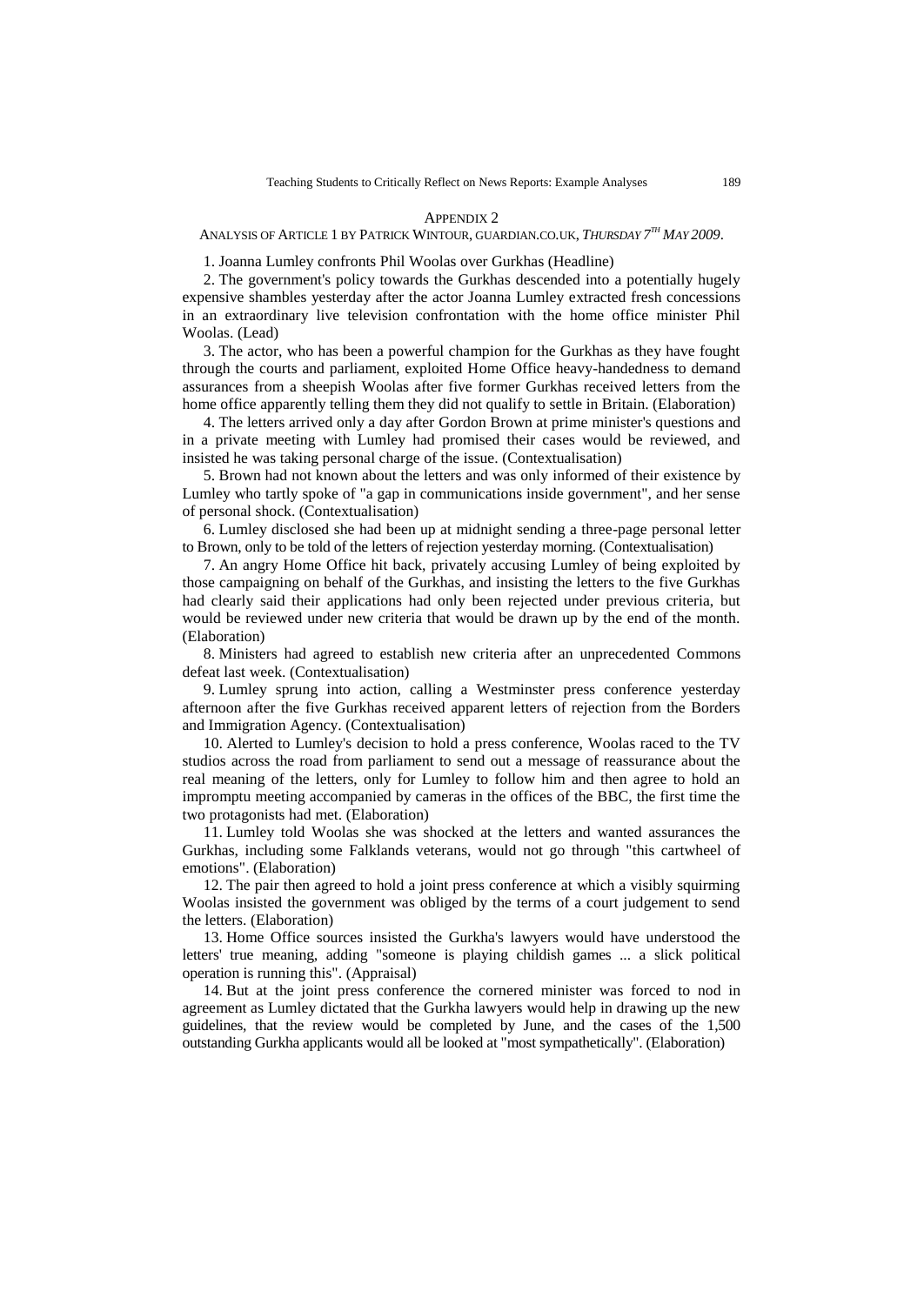15. Lumley insisted: "There is so little to be reviewed, so little to be looked at, except all these men, all these applicants should be received with open arms." (Appraisal)

16. Woolas countered: "This letter is not a letter of rejection. It is a letter explaining the legal process." (Appraisal)

17. He added it would be bad politics and irresponsible simply to wave them in. (Appraisal)

18. The home office stressed that of the 1,500 outstanding cases, 100 had been waved through this week. (Contextualisation)

19. Woolas added he thought the five cases in contention yesterday were also likely to be agreed. (Appraisal)

20. Ministers are worried that they may set a precedent that would allow any overseas soldier who had fought for Britain entry along with their family. (Cause and Effect)

21. Ministers say they can only construct the new criteria after they have completed the review of the 1,500 cases. (Cause and Effect)

22. Lumley said: "I know we have been accused of being emotional but that is because I am an actress and a woman, and we are always being accused of being emotional of which I am rather proud. (Appraisal)

23. I think that unless you can take judgments of right and wrong like an automaton, you must have emotions because that is our only way of moral guidance." (Appraisal)

24. Although Lumley left the confrontation saying she was once more reassured, the Gurkha lawyers took a harder line insisting it was ridiculous to suggest the floodgates would be opened. (Appraisal)

25. For the government, an issue which has seen them embarrassed for most of a week shows no sign of going away. (Appraisal)

26. Tory leader David Cameron said the left hand of government did not know what the right hand was doing. (Appraisal)

27. Liberal Democrat home affairs spokesman Chris Huhne said: "At worst this was a betrayal of the Gurkhas and at best a monumental shambles in government where one part didn't know what the other part was doing." (Appraisal)

28. Huhne added: "It is amazing that the day after the prime minister says he is taking charge … decorated war heroes from the Falklands war have received letters saying they won't be allowed to stay." (Appraisal)

#### APPENDIX 2

ANALYSIS OF ARTICLE 2 BY ANDREW GRICE, WWW.INDEPENDENT.CO.UK, *FRIDAY 8 TH MAY 2009.*

1. Chaos reigns as Lumley leads Brown a merry dance. (Headline)

2. Actress meets with immigration minister over "contradictory" letters. (Lead)

3. The Government's response to the Gurkha veterans' campaign for residence rights in Britain descended into farce yesterday only 24 hours after Gordon Brown appeared to have defused the row. (Elaboration)

4. The actress Joanna Lumley, who is heading the campaign, renewed hostilities with the Home Office after it sent out letters to four ex-Gurkhas, including two injured in the Falklands War, telling them they had lost their fight to live in Britain. (Elaboration)

5. Mr Brown and other ministers were unaware of the letters, which prompted claims of "betrayal" by the Gurkhas because the Prime Minister had reassured Ms Lumley in talks on Wednesday. (Elaboration)